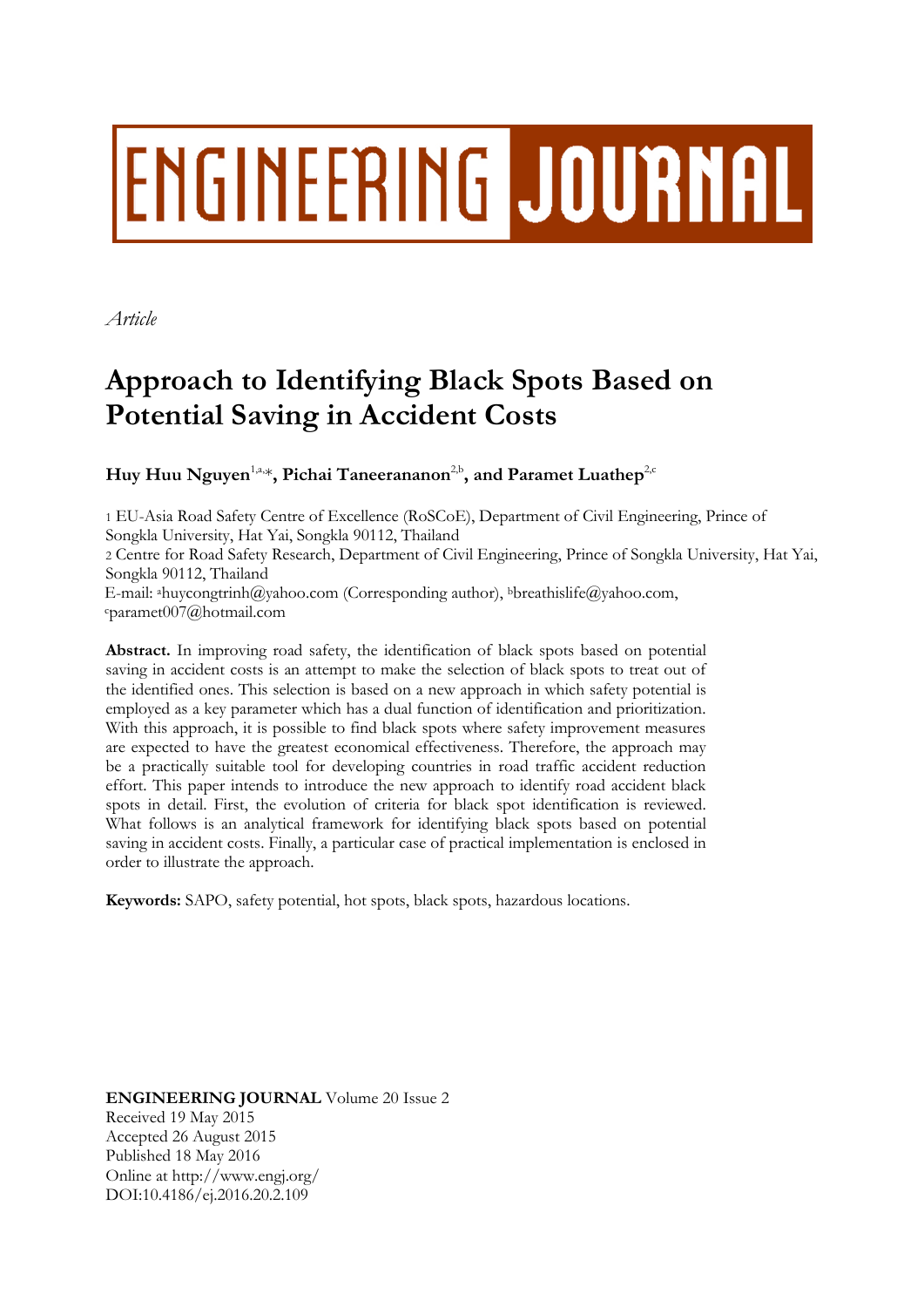### **1. Introduction**

Road safety improvement entails black spot treatment whose first step is the identification of black spots. Therefore, the accuracy in identifying black spots has great effect on the effectiveness of the results of black spot analysis and treatment (Elvik, 2006) [1]. However, the identification of black spots can be done with various methods each of which employs a different set of criteria. And, difference in criteria leads to difference in accuracy in identification. As a result, the question of which criteria to select for the process of identification so as to have the optimal results has been of great concern.

Another thing is that the selection of suitable criteria is different from country to country. Unlike developed countries, developing ones are facing financial difficulties in improving road safety [2]. That means it is impracticable for developing countries to treat all identified black spots. Accordingly, it is necessary to establish an approach which can facilitate not only the identification but also prioritization of black spots. Such approach requires a parameter with dual function of both identifying and prioritizing black spots. The approach to identifying black spots based on potential saving in accident costs employs safety potential as a key parameter can meet this requirement. With such approach, it is possible to shorten the list of the identified black spots and make the suitable selection of the black spots the treatment of which can be economically effective.

### **2. Evolution of Criteria for Identifying Black Spots**

This section chronologically reviews the developments of black spot identification methods in which different accident parameters are employed as identification criteria. Over time, new parameters have been added so as to optimize the efficiency and the flexibility of black spot treatment. Such gradual addition depicts the evolution of criteria for black spot identification which is illustrated by the following researches.

Norden et al. (1956), Rudy (1962), and Morin (1967) used the method of industrial statistical quality control for highway safety [3–5]. In this method upper control limit of accident count and upper control limit of accident rate were used as criteria in identifying black spots. Such black spot identification method employed only two parameters: the observed accident number and the traffic volume.

Tamburri and Smith (1970) introduced the notion of the safety index which is actually a combined criterion of accident number and accident severity [6]. The establishment of this criterion led to the development of a method of black spot identification which initially incorporated the accident-severitybased prioritization in identifying black spots. As a result, accident severity was employed as a new parameter in black spot identification.

Jorgensen (1972) introduced a new method which employed two new factors: (1) mean of expected accident counts calculated by multivariable model, and (2) the observed accident number [7]. The identification of black spots is based on the difference between the expected number and the observed number of accidents. As a result, expected number of accident was employed as a new parameter in black spot identification.

Taylor and Thompson (1977) suggested that a hazardousness index be defined for each road section or spot as a weighted sum of a mix of accident frequency, rate, severity, volume-to-capacity ratio, sight distance, conflicts, erratic maneuvers, and driver expectancy [8]. There is general recognition here that there are clues to hazardousness other than accident occurrence. As a result, hazardousness index was considered a new aspect in black spot identification.

McGuigan (1981, 1982) suggests that for each road section and intersection one calculate the difference between the actual number of accidents and the expected number of accidents for such a class of road or intersection given the same traffic [9, 10]. This suggestion furthered the accuracy of black spot identification by using accident rate rather than accident frequency.

Higle and Witkowski (1988) used the Empirical Bayes approach and focused on the identification of road sections with unusually large accident rates [11]. These two authors showed how the probability distribution function of the accident rate at a specific road section can be obtained. A road section is then said to be hazardous if the probability that its accident rate exceeds a certain value is sufficiently large. With this point of view, Higle and Witkowski (1988) initialized why and how to minimize the inaccuracy of actual accident rate. In other words, the correction of actual accident rate was introduced.

Overgaard Madsen (2005) discussed in detail criteria for identifying black spots [12]. This author proposed that an adequate definition of a black spot should satisfy these four criteria: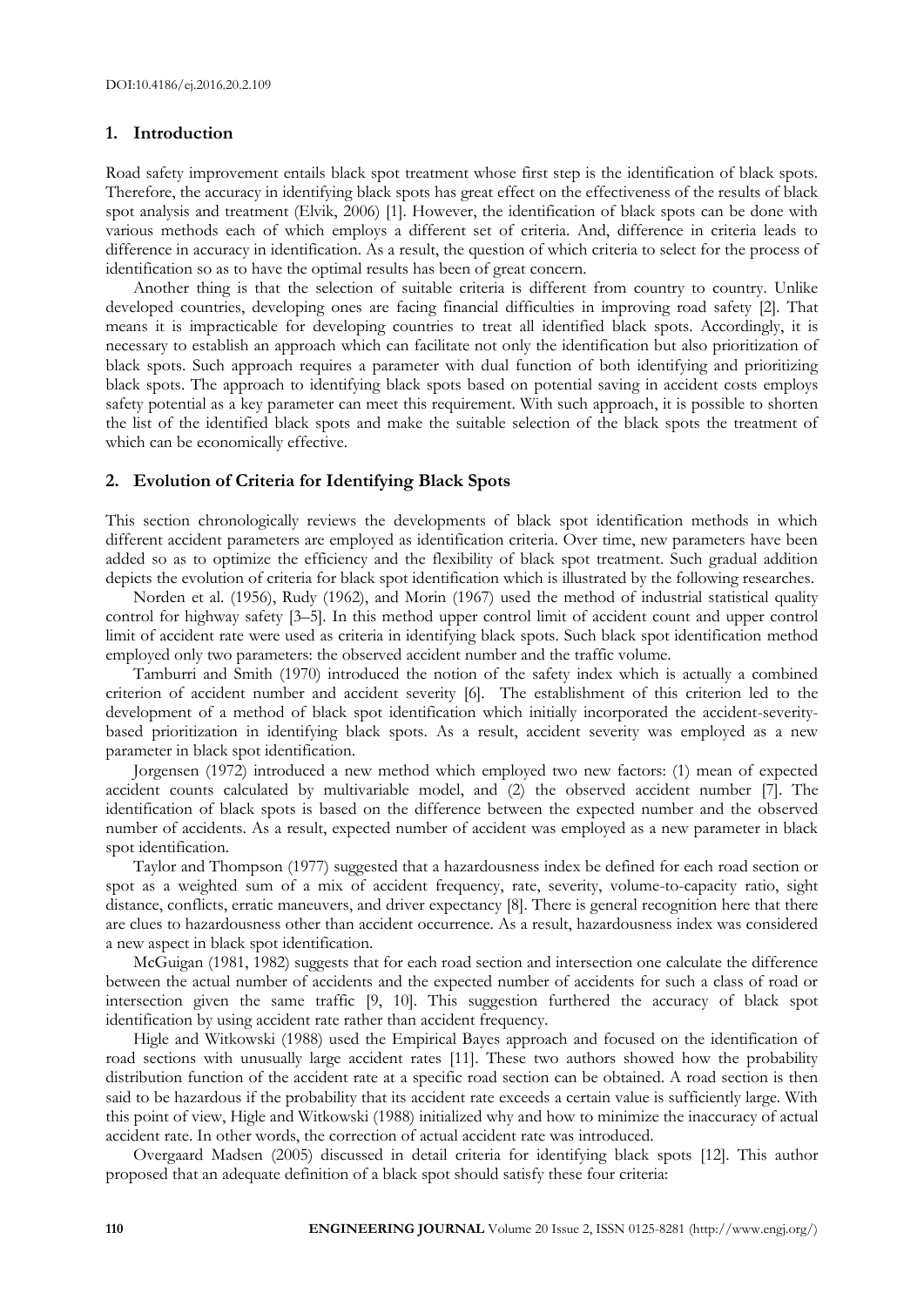- (1) It should control for random fluctuations in the number of accidents.
- (2) It should account for as many of the factors that are known to influence road safety as possible.
- (3) It should identify sites at which fatal and serious injury accidents are over-represented.
- (4) It should identify sites at which local risk factors related to road design and traffic control make a substantial contribution to accidents.

With this proposal, the author managed to systematize the aspects of and the corresponding criteria for black spot identification suggested by previous researches. Such systematization drew up a set of guidelines which can enable proper selection of criteria for black spot identification.

Elvik (2008a) practically evaluated criteria used to identify black spots and provided the list of the five most common ones as follows [13]:

- (1) Upper tail accident count,
- (2) Upper tail accident rate,
- (3) Upper tail accident count and high accident rate,
- (4) Upper tail expected number of accident (Empirical Bayes estimate), and
- (5) Upper tail Empirical Bayes (EB) dispersion criterion.
- The author also concluded that of the five criteria, EB estimates of safety is the most reliable.

Nguyen et al. (2013) proposed a black spot safety management approach called safety-potential-based black spot management, which relies on expected number of accidents as an additional parameter in identifying true black spots. That means in its identification of black spots, safety-potential-based approach makes use of three parameters: recorded number of accidents, expected number of accidents, and critical value [14].

For all the above mentioned methods the availability of crash data is a significant requirement for identifying hazardous locations or black spots. However, in case of roads with poor accident data sets or no accident records, Habibian et al. (2011) proposed an approach to identify and rank black spots independent of the accident records. This approach suggests that a road be investigated by decomposing it first into different elements, and then into safety factors corresponding to each type of element (straight segments, horizontal and vertical curves, tunnels, intersections, and side road land use, etc.). The relative contribution of the elements to the safety of a road spot is determined using the Analytical Hierarchy Process (AHP) via a system of weights suggested by an expert panel. Subject to a consistency test of the expert responses, AHP determines the weight of elements. In an independent survey, roads are audited and ranked with respect to their elements. The weighted sum of these ranks is used to calculate a safety index for a road spot. Road spots with the lowest values of safety index are identified as the most hazardous road locations or black spots [15].

Mesbah and Habibian (2006) suggested that AHP method can be used to investigate the importance of factors influencing road safety [16]. Temrungsie et al. (2015) conducted an AHP-based study to determine the importance of factors affecting accidents in Thailand. This study has indicates that the factor which has the strongest impacts on accidents is the safety management factor including law enforcement and road users' knowledge of road rules [17].

# **3. Approach to Identifying Black Spots based on Potential Saving in Accident Costs**

### **3.1. Analytical Framework**

The identification of black spots based on potential saving in accident costs or safety potential (SAPO) can be divided into five steps as shown in Fig. 1.

### 3.1.1. Step 1–Data collection and statistical analysis of accidents

The data collection is supposed to come up with the quantitative statistics of the following three sets of data:

- Accident data by severity and location;
- Accident unit cost by accident severity;
- AADT or ADT and Basic accident cost rate (bACR) of the road networks.

The process of collecting such data may pose these two common issues  $-$  (1) the inaccessibility of bACR, and (2) the decision as to which crash period to select. However, there are applicable solutions for both of the two issues.

**ENGINEERING JOURNAL** Volume 20 Issue 2, ISSN 0125-8281 (http://www.engj.org/) **111**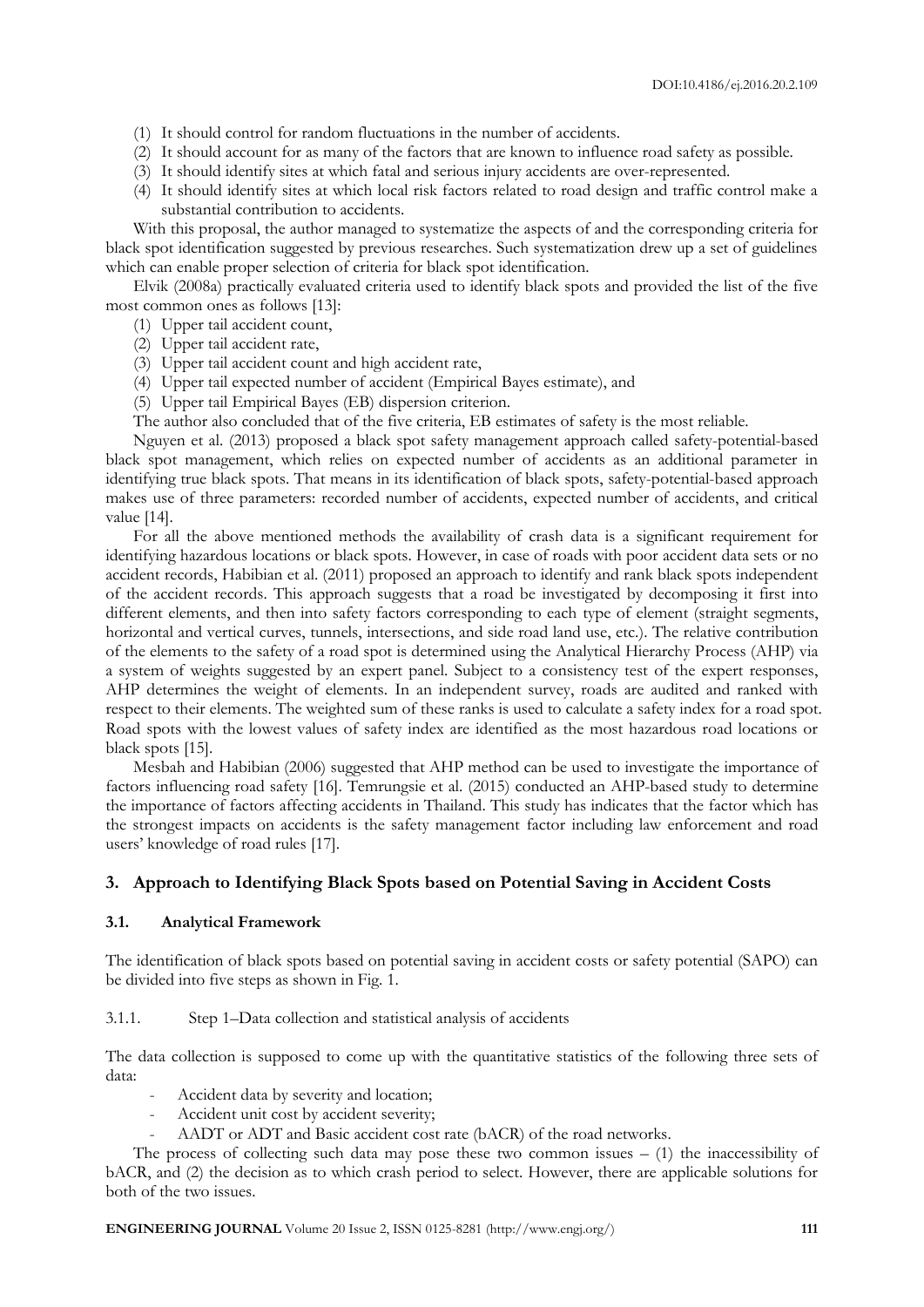- If the data on bACR is insufficient, a specific percentile (e.g.  $15\%$ ) of the overall distribution of the accident cost rates can be used [18].
- The crash period of three to five years is the best choice for the sake of data validity and reliability. Actually, a number of experts of road safety present the support of this point of view.



Fig. 1. Reference framework diagram for identifying black spots based on potential saving in accident costs.

First, Elvik (2008b) claims that the length of the period used to identify black spots varies from 1 year to 5 years, a period of 3 years is used frequently [19]. Next, research by Cheng and Washington (2005) shows that the gain in the accuracy of black spot identification obtained by using a longer period of three years is marginal and declines rapidly as the length of the period is increased. There is little point in using a longer period than 5 years [20]. Additionally, LTNZ (2004) stressed out that a 3-year crash period could be used in heavily trafficked networks or areas where road changes are recent or ongoing [21]. A three-to-fiveyear period is preferred because:

- It is long enough to provide a sufficient number of crashes for meaningful results;
- It is short enough to limit the number of traffic and environmental changes that may bias results;
- It helps remove statistical fluctuation and reduce the impact of the regression-to-the-mean effect;
- It provides a consistent base for before and after comparisons.

3.1.2. Step 2–Identification of spots by dividing the roads into sections and spots

In the road safety engineering, the following different calculation models should be distinguished: (1) sections with similar alignment - models for certain road sections, and (2) transitions (single elements) models for spots.

According to Bast and Sétra (2005), there are two possible ways of dividing a road into sections and spots [18].

(1) Dividing the road into sections and spots on basis of the network structure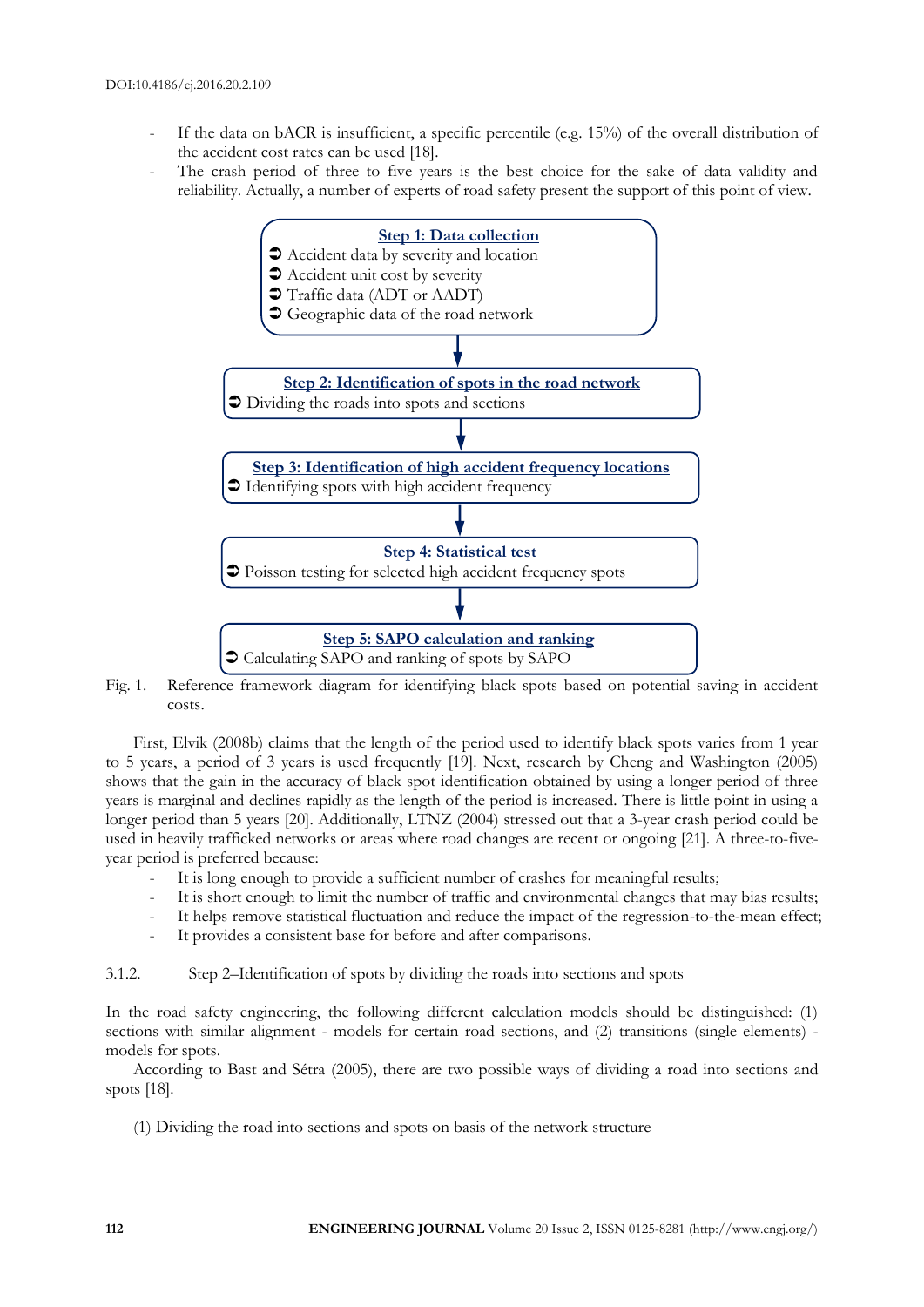This method of dividing is appropriate if a visualization of the accident occurrence on the road network (accident map) is not available or the accident occurrence is to be analyzed in interaction with other influencing parameters (e.g. road improvement standard, accessibility, traffic) in the road network.

(2) Dividing the road into sections and spots on basis of the accident occurrence

This method of dividing appropriate if a visualization of the accident occurrence is available and no other section demarcations are required on the basis of a joint consideration of various influencing parameters.

Ogden (1994), SEMCOG (1997), and TRB (2009) pointed out that spots should be defined to include the area of influence of the features in question [22–24]. For example, driver behavior can be influenced as far as 150 metres from a curve and 76 metres from an intersection (or further with severe congestion and queuing). Considering an influence area of at least 150 metres from both ends of a non-intersection spot location also helps ensure that a larger share of relevant crashes are properly identified, given typical uncertainties and errors in reporting crash position.

# 3.1.3. Step 3–Identifying high accident frequency locations

This step is aimed to identify the list of high accident frequency locations within the sample of locations established according to the dividing of the road into sections and spots as in Step 2. Such identification is based on the threshold value of observed numbers of injury accidents at every location in the sample in three consecutive years. The simplest way to select the threshold value for the sample is the following (Eq.  $(1)$ :

$$
Threshold\_value = \max[x, m]
$$
\n(1)

in which:  $\frac{1}{x}$ : the average value, and

m : the median value of the sample.

Any site with observed number of accidents higher than the threshold value is listed as a high accident frequency location. Sites that have more accidents than the mean plus one standard deviation ( $\bar{x} + \sigma$ ) should be the first to be single out for further consideration [25].

#### 3.1.4. Step 4–Statistical tests

As crashes are rare and random, the number of reported accidents will change from one time period to another even if the expected average crash frequency remains the same [26]. To make sure that the spots identified as hazardous are not merely the result of random variation in accident counts, statistical tests are performed. The test consists of the comparison of the observed number of accidents with the expected number of accidents of that spot and the determination of the importance of the deviation by calculating the confidence interval of the observed values (Poisson law) [18].

Furthermore, the Poisson test can be used to determine whether a recent increase in accidents at a site was due to random fluctuation only [26]. What is mentioned above can be illustrated in the following example.

| Table 1. Accidents for four year at a site. |      |                    |
|---------------------------------------------|------|--------------------|
|                                             | Year | Observed accidents |
|                                             |      |                    |
|                                             |      |                    |
|                                             |      |                    |
|                                             |      |                    |

Example: Propose that the injury accident figures observed at a site are as shown in Table 1.

The statistics show that the observed numbers of accidents fluctuated over the years with the sharp increase in the year 2013 as a noticeable case (see Table 1). This fact poses the question of whether such increase was due to random variation only. To answer this question it is necessary to calculate the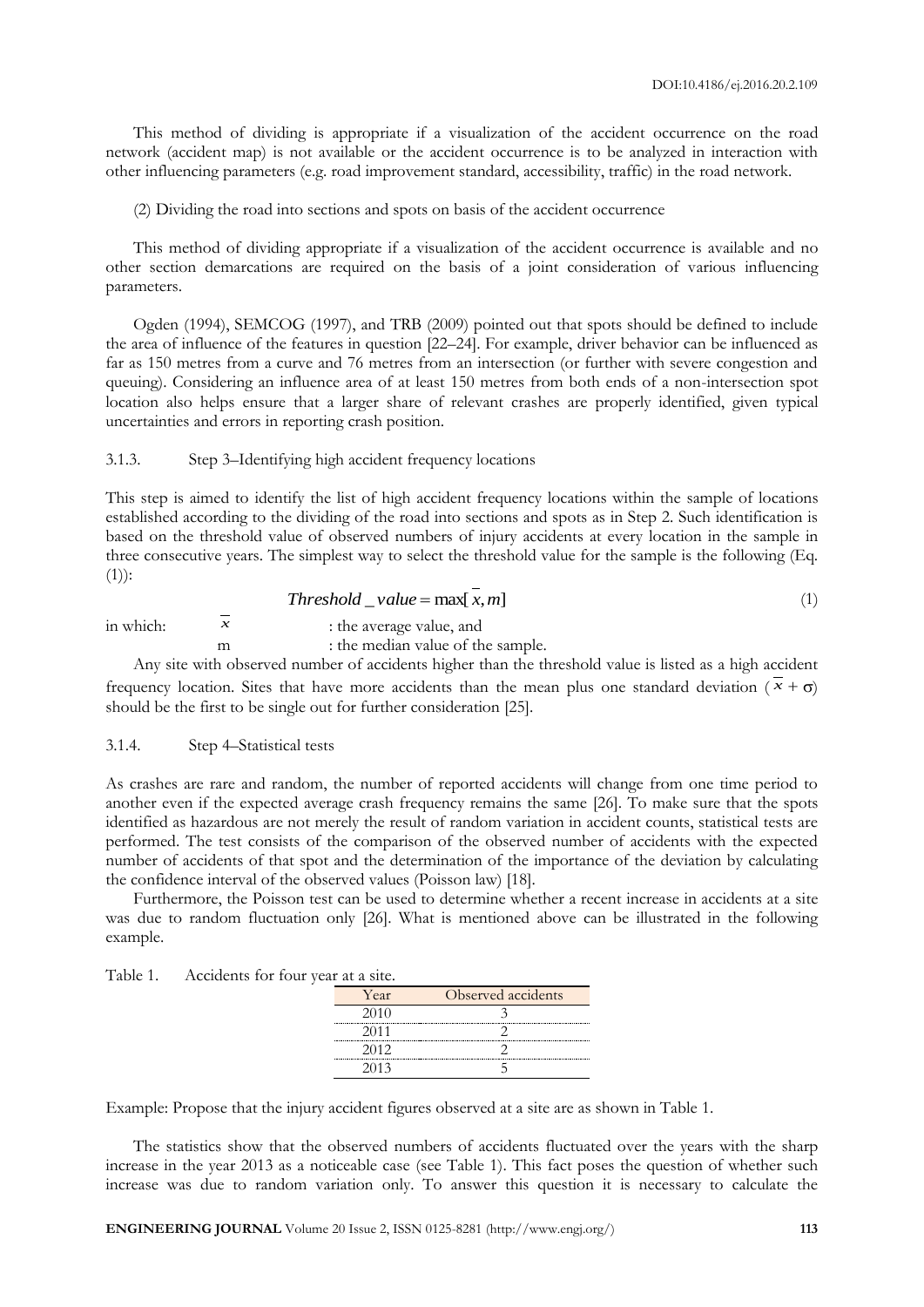confidence interval of the observed accidents and then consider the relation between the number of observed accidents of the year 2013 and the confidence interval.

- If the interval encompasses the observed values, there is no random variation. That means the change in the number of the observed accidents is a real one.
- If the interval does not encompass the observed values, there is a random variation. That means the change in the number of the observed accidents is not a completely real one.

Specifically, for the case of this example, the confidence level of 95% corresponds to the confidence interval of from 0.76 to 5.24 accidents as shown in Table 2. This means that accidents may systematically happen in the range of  $1 - 6$ . In other words, the increase in 2013 is real because the corresponding observed number is 5.

| Table 2. | Calculation of 95% confidence interval. |                                                                            |        |  |  |  |  |  |  |  |
|----------|-----------------------------------------|----------------------------------------------------------------------------|--------|--|--|--|--|--|--|--|
|          |                                         | Calculation of confidence interval of statistical sample in 4 years period |        |  |  |  |  |  |  |  |
|          | Long-term average                       |                                                                            | 300    |  |  |  |  |  |  |  |
|          | Standard deviation                      |                                                                            | -4142  |  |  |  |  |  |  |  |
|          | Confidence level 95%                    |                                                                            | ' 2436 |  |  |  |  |  |  |  |
|          | 95% Confidence interval                 | Minimum value                                                              |        |  |  |  |  |  |  |  |
|          |                                         | Maximum value                                                              |        |  |  |  |  |  |  |  |

is calculated by Poisson formula as follows [27].

The cumulative probability that there are more than 6 accidents with long-term average value (
$$
\mu = 3.0
$$
)  
lculated by Poisson formula as follows [27].  

$$
P(X \ge x, \mu) = 1 - P(X \prec x, \mu) = \sum_{k=0}^{x-1} \frac{e^{-\mu} \mu^k}{k!} = P(X \ge 7, 3.0) = 0.0335 = 3.35\%
$$
 (2)

Here, probability of seven or more accidents with the long-term average being 3.0 is 0.0335 or 3.35%. This indicates that the random variation of accident count at the site is 3.35 percent.

Exact calculations of random variation in accident count at a spot require a complicated process. In order to simplify the process, the calculation method which is based on the confidence interval and the year-based numbers of observed accidents is a suitable choice. This method enables the quantitative estimation of the random variation in accident counts at a given spot. On the basis of this estimation the high accident frequency locations can be detected more easily.

# 3.1.5. Step 5–Calculation of safety potential and ranking of spots

This step is aimed to (1) calculate the safety potential of the spots identified in Step 3 and verified in Step 4, and (2) rank these spots according to the established safety potential.

The calculation of the safety potential is done using the following accident parameters: annual average accident cost, accident density, accident cost density, accident rate, accident cost rate, and basic accident cost rate as shown in Eqs. (3) to (9) in Table 3. Then, the spots of the road network are ranked on the basis of the magnitude of the safety potential. Such ranking is of great use to further detailed studies so as to determine possible improvement measures. The higher the safety potential, the more societal benefits can be expected from improvements to the roads [14, 28].

Briefly, the analytical framework for identifying black spots based on potential saving in accident costs or safety potential is described as in Fig. 1.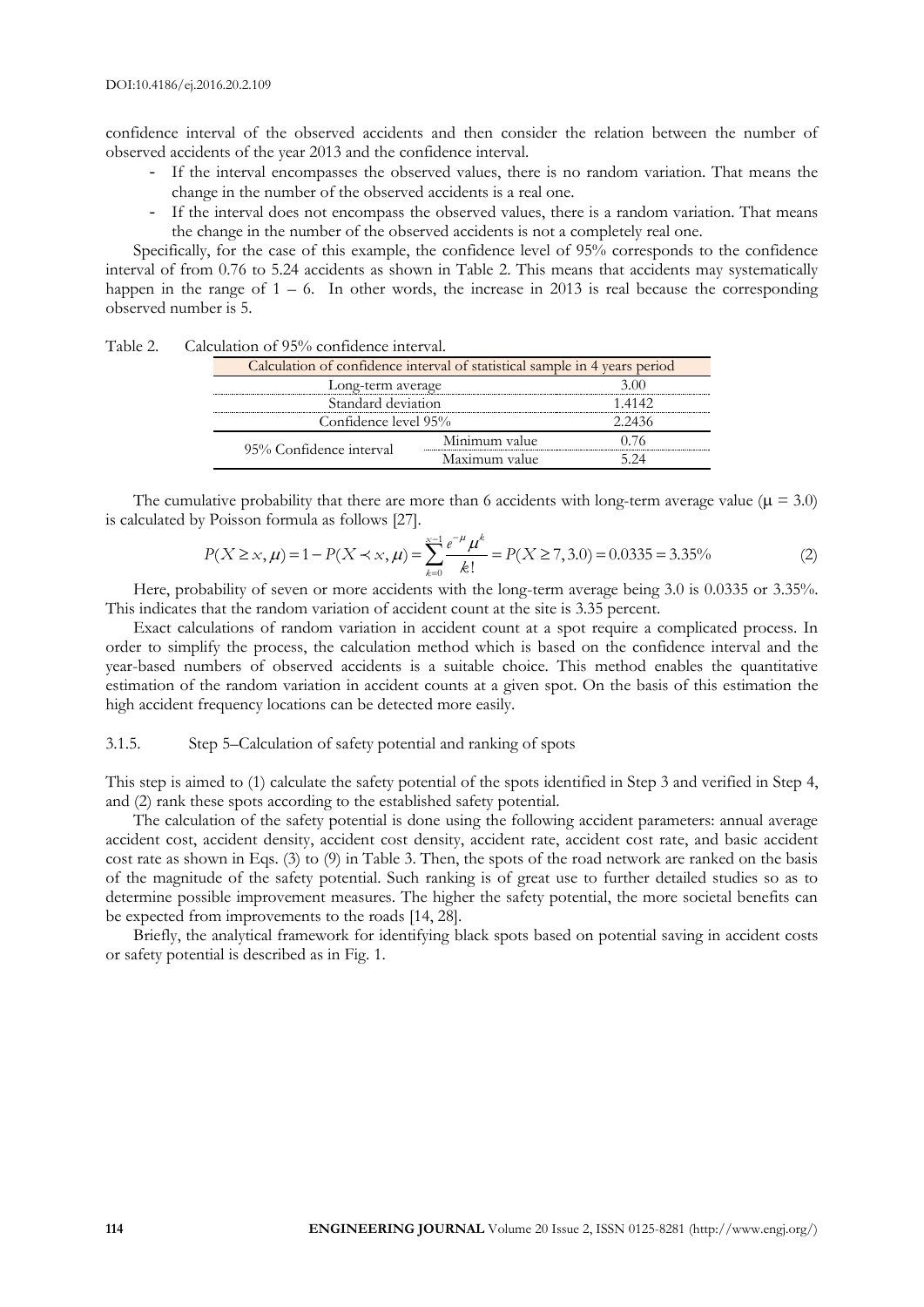| <b>Parameters</b> | Formulas                                                                                    |     |  |  |  |  |  |  |
|-------------------|---------------------------------------------------------------------------------------------|-----|--|--|--|--|--|--|
|                   |                                                                                             |     |  |  |  |  |  |  |
|                   | $AC_a = \frac{\sum_{i=1}^{n} nA(c_i) \times MCA(c_i)}{t}$                                   | (3) |  |  |  |  |  |  |
|                   | Where:                                                                                      |     |  |  |  |  |  |  |
| AC <sub>a</sub>   | $AC_a$<br>: annual average accident cost [USD/year]                                         |     |  |  |  |  |  |  |
|                   | $nA(c_i)$<br>: number of accidents of specific accident category $c_i$ , in $t \ge 3$ years |     |  |  |  |  |  |  |
|                   | $MCA(c_i)$ : mean cost per accident of accident category $c_i$ [USD/accident]               |     |  |  |  |  |  |  |
|                   | : period of time under review [years]<br>t                                                  |     |  |  |  |  |  |  |
|                   | $AD = nA/t$                                                                                 | (4) |  |  |  |  |  |  |
|                   | Where:                                                                                      |     |  |  |  |  |  |  |
| AD                | AD<br>: accident density                                                                    |     |  |  |  |  |  |  |
|                   | : number of accidents<br>$n\mathcal{A}$                                                     |     |  |  |  |  |  |  |
|                   | : time period [years]<br>t                                                                  |     |  |  |  |  |  |  |
|                   | $ACD = AC/(1000 \cdot t)$                                                                   | (5) |  |  |  |  |  |  |
|                   | Where:                                                                                      |     |  |  |  |  |  |  |
| <b>ACD</b>        | ACD<br>: accident cost density [1000 USD/year]                                              |     |  |  |  |  |  |  |
|                   | АC<br>: accident cost                                                                       |     |  |  |  |  |  |  |
|                   | : time period [years]<br>t                                                                  |     |  |  |  |  |  |  |
|                   | $AR = 10^6 \cdot nA/(365 \cdot AADT \cdot t)$                                               | (6) |  |  |  |  |  |  |
|                   | Where:<br>AR<br>: accident rate                                                             |     |  |  |  |  |  |  |
| AR                | : number of accidents<br>$n\mathcal{A}$                                                     |     |  |  |  |  |  |  |
|                   | $AADT$ : average annual daily traffic                                                       |     |  |  |  |  |  |  |
|                   | : time period [years]<br>t                                                                  |     |  |  |  |  |  |  |
|                   | $ACR = 1000 \cdot AC/(365 \cdot AADT \cdot t)$                                              | (7) |  |  |  |  |  |  |
|                   | Where:                                                                                      |     |  |  |  |  |  |  |
| <b>ACR</b>        | ACR<br>: accident cost rate [USD/1000.veh]                                                  |     |  |  |  |  |  |  |
|                   | АC<br>: accident cost                                                                       |     |  |  |  |  |  |  |
|                   | $AADT$ : average annual daily traffic                                                       |     |  |  |  |  |  |  |
|                   | : time period [years]<br>t                                                                  |     |  |  |  |  |  |  |
|                   | $bACR \times ADT \times 365$<br>$bACD =$                                                    | (8) |  |  |  |  |  |  |
|                   | 10 <sup>6</sup>                                                                             |     |  |  |  |  |  |  |
| bACD              | Where:                                                                                      |     |  |  |  |  |  |  |
|                   | $bACD$ : basic accident cost density [1000 USD/year]<br>bACR<br>: basic accident cost rate  |     |  |  |  |  |  |  |
|                   | ADT<br>: average daily traffic                                                              |     |  |  |  |  |  |  |
|                   | $SAPO = ACD - bACD$                                                                         | (9) |  |  |  |  |  |  |
|                   | Where:                                                                                      |     |  |  |  |  |  |  |
| SAPO              | SAPO : safety potential [1000 USD/year]                                                     |     |  |  |  |  |  |  |
|                   | ACD<br>: accident cost density                                                              |     |  |  |  |  |  |  |
|                   | $bACD$ : basic accident cost density                                                        |     |  |  |  |  |  |  |
|                   | The basic accident cost rate (bACR) can be defined for many different types                 |     |  |  |  |  |  |  |
| bACR              | of roads and intersections which are derived from the detailed assessment of                |     |  |  |  |  |  |  |
|                   | existing accident cost rates [18].                                                          |     |  |  |  |  |  |  |

Table 3. Accident parameters for determination of safety potential of spots [14, 28].

# **3.2. Practical implementation**

In order to provide a detailed description of analysis steps in identifying black spots based on potential saving in accident costs or safety potential, an urban district named Phu-Nhuan in Ho Chi Minh City (HCMC) was selected as the study area. Before identifying the expected locations, some amount of a priori knowledge about the safety performance of the road network is required. This knowledge was compiled in an extensive data set describing various characteristics of accident distribution profiles as shown in Table 4.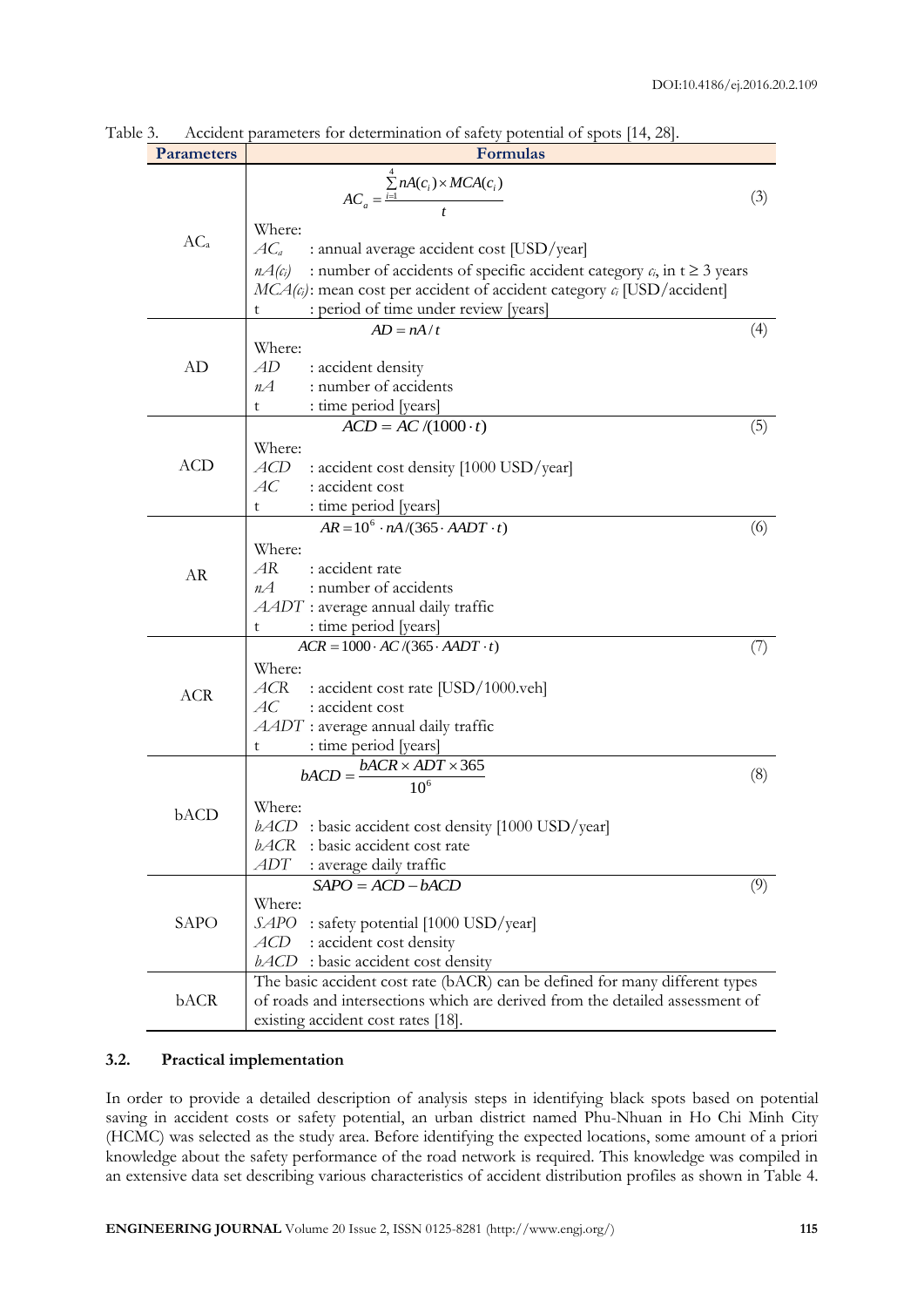This data set was compiled for all types of urban roads over a period of 3 years and contains 40 different parameters related to accident occurrence, such as accident type, severity, and roadway conditions. The set represents a source of a priori knowledge base required for accidents mapping and the estimating of basic accident cost rate.

| ACCIDENTS ON URBAN ROADS IN PHU-NHUAN DISTRICT, HO CHI MINH CITY, VIETNAM |                                                                                                                                                                                       |                |          |            |  |  |  |  |  |  |
|---------------------------------------------------------------------------|---------------------------------------------------------------------------------------------------------------------------------------------------------------------------------------|----------------|----------|------------|--|--|--|--|--|--|
| Categories                                                                | Description                                                                                                                                                                           | Quantity       | Percent  |            |  |  |  |  |  |  |
|                                                                           | AS1: Accidents with fatalities                                                                                                                                                        | 59             | 11.11%   |            |  |  |  |  |  |  |
|                                                                           | AS2: Accident with seriously injured                                                                                                                                                  | 307            | 57.82%   |            |  |  |  |  |  |  |
| Severity-based accident                                                   | AS3: Accident with slightly injured                                                                                                                                                   | 123            | 23.16%   |            |  |  |  |  |  |  |
| types                                                                     | AS4: Accident with serious material damage                                                                                                                                            | 5              | 0.94%    |            |  |  |  |  |  |  |
|                                                                           | AS5: Accident with material damage but with driving while intoxicated                                                                                                                 | 33             | 6.21%    |            |  |  |  |  |  |  |
|                                                                           | AS6: Accident with material damage but without driving while<br>intoxicated                                                                                                           | $\overline{4}$ | 0.75%    | 100.00%    |  |  |  |  |  |  |
|                                                                           | Persons killed                                                                                                                                                                        | 61             | N/A      |            |  |  |  |  |  |  |
| Consequences                                                              | Persons injured                                                                                                                                                                       | 672            | N/A      |            |  |  |  |  |  |  |
|                                                                           | Property damage with motorcycles                                                                                                                                                      | 943            | N/A      |            |  |  |  |  |  |  |
|                                                                           | Property damage without motorcycles                                                                                                                                                   | 186            | N/A      |            |  |  |  |  |  |  |
|                                                                           | Accidents with motorcycles are involved                                                                                                                                               | 493            | 92.84%   | 493/531    |  |  |  |  |  |  |
| circumstances                                                             | Accidents with bicycles are involved                                                                                                                                                  | 19             | 3.58%    | 19/531     |  |  |  |  |  |  |
| Special                                                                   | Accidents with pedestrians are involved                                                                                                                                               | 46             | 8.66%    | 46/531     |  |  |  |  |  |  |
|                                                                           | Drink-driving accidents                                                                                                                                                               | 18             | $3.39\%$ | 18/531     |  |  |  |  |  |  |
| Motorcycle-related                                                        | Motorcycle Accidents (caused by a motorcycle)                                                                                                                                         | 432            | 81.36%   |            |  |  |  |  |  |  |
| accident types                                                            | Non-Motorcycle accidents (not caused by a motorcycle)                                                                                                                                 | 99             | 18.64%   | 100.00%    |  |  |  |  |  |  |
| Intersection-related                                                      | Intersection accidents (occurring at intersections)                                                                                                                                   | 216            | 40.68%   |            |  |  |  |  |  |  |
| accident types                                                            | Non-intersection accidents (occurring at a location other than<br>intersections)                                                                                                      | 315            | 59.32%   | $100.00\%$ |  |  |  |  |  |  |
| Time-based                                                                | Day-Time Accidents                                                                                                                                                                    | 167            | 31.45%   |            |  |  |  |  |  |  |
| accident types                                                            | <b>Night-Time Accidents</b>                                                                                                                                                           | 364            | 68.55%   | $100.00\%$ |  |  |  |  |  |  |
|                                                                           | AC1: Driving Accidents (caused by loss control of the vehicle without<br>influence of other road users)                                                                               | 30             | 5.65%    |            |  |  |  |  |  |  |
|                                                                           | AC2: Turn-off Accidents (caused by a collision between moving<br>vehicles with other road users during a turn-off maneuver at<br>junctions)                                           | 18             | 3.39%    |            |  |  |  |  |  |  |
| ent types                                                                 | AC3: Turn-into/Crossing Accident (caused by a collision between<br>moving vehicles with other road users having right of way during<br>a turn-into or crossing maneuver at junctions) | 138            | 25.99%   |            |  |  |  |  |  |  |
| Conflict-based accid                                                      | AC4: Accident With Crossing Pedestrian (caused by a collision<br>between a vehicle and a pedestrian crossing the road)                                                                | 49             | 9.23%    |            |  |  |  |  |  |  |
|                                                                           | AC5: Accident With Parked Vehicle (caused by a collision between<br>moving vehicles with parked or stopped ones)                                                                      | 16             | $3.01\%$ |            |  |  |  |  |  |  |
|                                                                           | AC6: Accident with Longitudinal Direction (caused by a collision<br>between road users which drive in the same or opposite<br>direction)                                              | 254            | 47.83%   |            |  |  |  |  |  |  |
|                                                                           | AC7: Other Accidents (not classified as any of the six types above)                                                                                                                   | 26             | 4.90%    | 100.00%    |  |  |  |  |  |  |
|                                                                           | AD1: Collision between a moving vehicle with a vehicle that has just<br>started, is stopped, or parked                                                                                | 9              | 1.69%    |            |  |  |  |  |  |  |
| Direction-<br>accident<br>based<br>types                                  | AD2: Collision with a vehicle which drivers in front or has stopped                                                                                                                   | 113            | 21.28%   |            |  |  |  |  |  |  |
|                                                                           | AD3: Collision with a vehicle which drives parallel in the same direction                                                                                                             | 42             | 7.91%    |            |  |  |  |  |  |  |

Table 4. Normative values of various accident characteristics.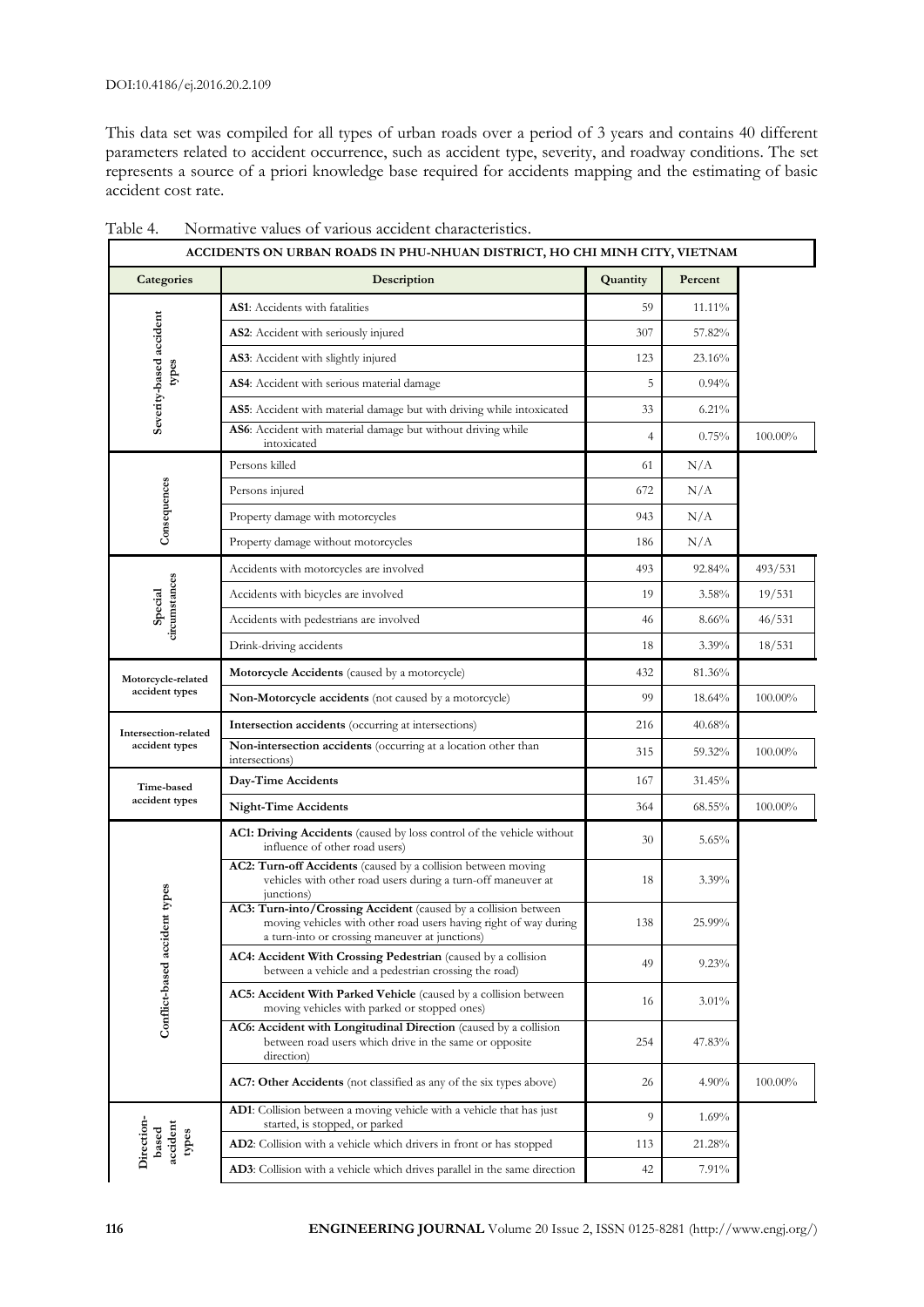|                 | AD4: Head-on collision                                            | 143 | 26.93%   |         |
|-----------------|-------------------------------------------------------------------|-----|----------|---------|
|                 | <b>AD5</b> : Collision with a vehicle which turns into or crosses | 136 | 25.61%   |         |
|                 | AD6: Collision between a vehicle and pedestrian                   | 51  | $9.60\%$ |         |
|                 | AD7: Collision with an obstacle on the road                       | 5   | 0.94%    |         |
|                 | AD8: Run-off accident (right)                                     | 11  | 2.07%    |         |
|                 | AD9: Run-off accident (left)                                      | 10  | 1.88%    |         |
|                 | <b>AD10:</b> Other accident                                       | 11  | $2.07\%$ | 100.00% |
|                 | Dry road                                                          | 449 | 84.56%   |         |
| Road conditions | Wet road                                                          | 19  | 3.58%    |         |
|                 | Unknown road condition                                            | 63  | 11.86%   | 100.00% |
|                 | <b>Total Accidents</b>                                            | 531 |          |         |
|                 | <b>Total Number of Locations</b>                                  | 108 |          |         |

# 3.2.1. Stage 1–Accident data collection, statistical analysis, and mapping accidents

Accident data collection and statistical analysis are the prerequisites for identifying black spots based on safety potential. However, it was only possible to access a limited amount of raw road accident data from the local authorities. Accordingly, by means of the analysis of the raw data, a set of intermediate input data was established – the 3-year Accident Pin Board (3-year APB) of the period 2009-2011 as shown in Fig. 2. The 3-year APB serves as an accident map with the detailed information in the following aspects:

- Location of accidents;
- Severity-based accident types;
- Conflict-based accident types;
- Special accident circumstances.

The locations of accidents are marked on the GIS-based map. The severity-based accidents are marked by pin sizes. The conflict-based accidents are marked by pin colors. Special circumstances of accidents are marked by colored triangles as shown in the legends of 3-year APB.

# 3.2.2. Stage 2–Dividing the road network into sections and spots based on 3-year APB

This step was aimed to identify locations where accidents have clustered with the visual support of the 3 year APB. Collectively, 108 accident spots were identified, and coded, and the total number of accidents at each of which was also determined. Such intermediate data not only established the divisions of the road network into sections and spots but also facilitates the identification of high accident frequency locations in the next step.

# 3.2.3. Stage 3–Identifying high accident frequency locations

To identify high accident frequency locations, the data on 108 identified accident spots in Step 2 are statistically processed. As a result, the statistical sample of number of injury accidents in three years is established. This sample has an average value of 5.93, median value of 5, and standard deviation of 3.34. Accordingly, the suitable threshold value of number of accidents should be 6. Any spot with more than 6 recorded injury accidents was considered a high accident frequency location. With this threshold as the criterion for identification, a total of 32 high accident frequency locations were determined. There were 302 injury accidents happened at 32 identified locations in three years, accounting for 52.86 percent of all injury accidents in the study area.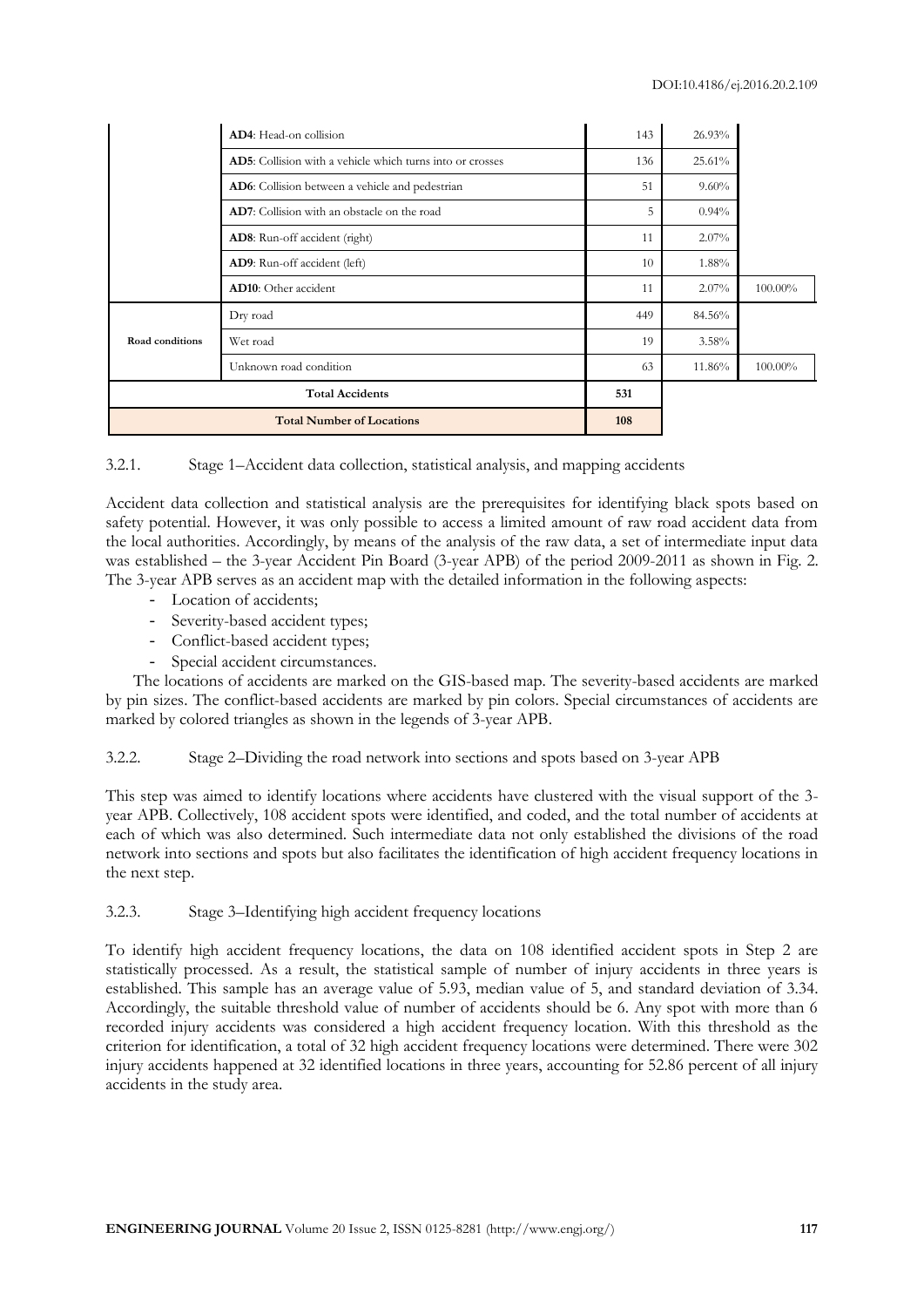

Fig. 2. Three-year Accident Pin Board of study area.

### 3.2.4. Stage 4–Statistical test for high accident frequency locations

This step was intended to estimate the percentage of random and systematic variation in accident count at each identified location. In order to have such estimation, it is necessary to calculate the confidence interval of the particular sample of accident count at each spot. The changes in observed accident numbers within the confidence interval form the systematic variation. The changes in observed number of accidents beyond the confidence interval form the random variation [29].

The occurrence probability of an observed accident value that is higher than the maximum value of the confidence interval can be calculated by using Poisson probability formula [1, 27]. The percentage of random variation of accident count at a spot is calculated by Poisson cumulative probability as shown in Table 5 and Fig. 3.

The calculation method applied to the case of Spot S.002 as a typical one serves as the explanation for the calculation method applied to all other cases of 32 identified high accident frequency locations. The year-based numbers of recorded injury accidents at this spot in the years of 2009, 2010 and 2011 were 3, 4, and 3 respectively. These figures form a sample of 3-year accident count whose long-term average value equals 3.33. The 95% confidence interval of the sample was determined with 1.90 as the minimum value, and 4.77 as the maximum value. The determined interval indicates that the change in number of observed accidents from 2 accidents to 5 accidents is the real change or systematic variation. This systematic variation makes it possible to estimate the quantity of random variation of observed accidents at this spot by considering the year-based numbers of observed accidents were distributed pursuant to Poisson probability distribution. Specifically, for the case of a random variable  $X$  with the mean number of successes  $(\mu)$  being 3.33, the cumulative probability  $P(X\geq 6,3.33)$  would be 0.1207 or 12.07%. This value is the very random variation of observed accidents (see Table 5 and Fig. 3).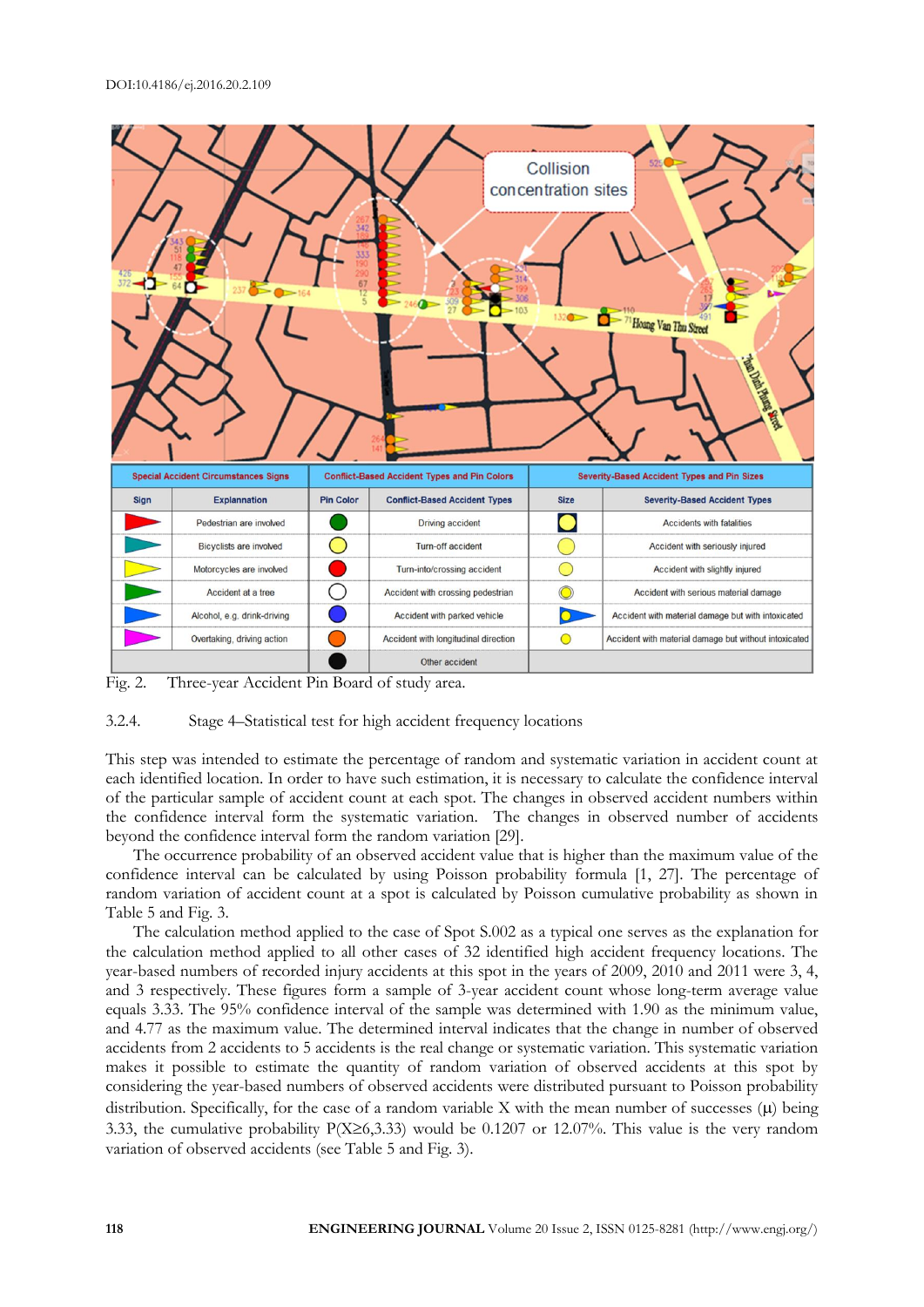| No.    | Spot ID      |      | <b>Observed Injury Accidents</b> |      |       | Long term |        | 95% Confidence Interval | Poisson Cumulative Probability<br>$P(X \geq x, \mu)$ |        |
|--------|--------------|------|----------------------------------|------|-------|-----------|--------|-------------------------|------------------------------------------------------|--------|
|        |              | 2009 | 2010                             | 2011 | Total | Average   | Min    | Max                     | Formula                                              | Value  |
|        | S.002        |      |                                  |      | 10    | 3.33      | 1.90   | 4.77                    | $P(X\geq 6,3.33)$                                    | 0.1207 |
| $\sim$ | <b>S.003</b> |      |                                  |      | 10    | 3.33      | .90    | 4.77                    | $P(X\geq 6,3.33)$                                    | 0.1207 |
|        | <b>S.010</b> |      |                                  |      | 12    | 4.00      | . . 52 | 6.48                    | $P(X \ge 8, 4.00)$                                   | 0.0511 |
|        | S.011        |      | ◠                                |      |       | 3.00      | 0.52   | 5.48                    | $P(X \ge 7, 3.00)$                                   | 0.0335 |
|        | S.012        |      |                                  |      |       | 2.67      | .23    | 4.10                    | $P(X \ge 6, 2.67)$                                   | 0.0544 |

Table 5. Statistical test for five typical high accident frequency locations.



Fig. 3. Percentage of random and systematic variations of accident counts at 32 selected spots.

3.2.5. Stage 5 - Calculating safety potential and ranking of spots

The calculation of the safety potential and the ranking of spots according to their safety potential require a number of accident parameters as mentioned in Step 5 of the analytical framework. The results are shown in Fig. 4 and Table 6, in which the spots in were ranked by their safety potential in order to provide a priority list of spots to be treated [14, 28].



Fig. 4. Safety potentials of 32 selected spots within the road network (2009 -2011).

Figure 4 shows that safety potential of a spot is the difference between actual accident cost and its expected accident cost of the spot. This expected value depends on the basic accident cost rate for a best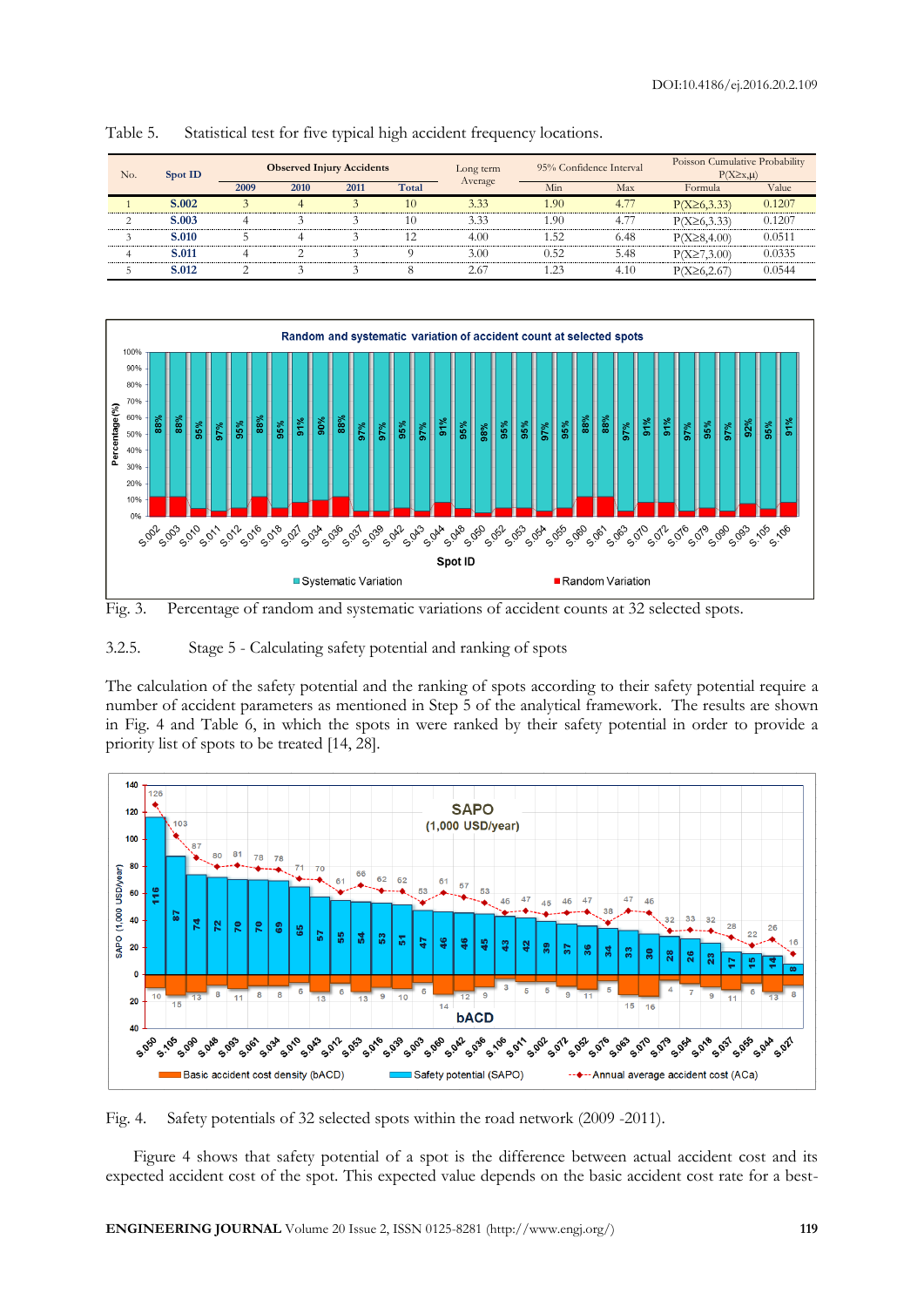practice design. In this research, the value of basic accident cost rate was estimated from 15 percent of the overall distribution of accident cost rate of every specific type of spots.

The highest value of safety potential in Fig. 6 is 116,240 U.S. dollars per year. This means that each year at the spot, accident cost could be saved 116,240 U.S. dollars if it had a best-practice design. Therefore, if the cost of the safety countermeasure at the spot is given, the benefit-cost ratio of the safety improvement measure can be identified.

Furthermore, with the ranking of spots by safety potential, it is easy to decide which and how many spots to be treated depending on the financial resources. This fact adds new aspects to the concept of black spots and increases the flexibility of the selection of black spots to be treated by means of the prioritization which is based on economical effectiveness.

|         | <b>ADT</b> |                | Accidents (2009 – 2011) |          |            | AD<br>AC <sub>a</sub> |      | <b>ACD</b><br>AR | <b>ACR</b> | <b>bACR</b> | <b>bACD</b> | <b>SAPO</b> | Ranking |          |
|---------|------------|----------------|-------------------------|----------|------------|-----------------------|------|------------------|------------|-------------|-------------|-------------|---------|----------|
| Spot ID |            |                | <b>SI</b>               | LI       | <b>PDO</b> |                       |      |                  |            |             |             |             |         |          |
| S.050   | 13.500     | Δ              |                         |          |            | 125,900               | 4.67 | 0.95             | 125.90     | 25.55       | 1.96        | 9.66        | 116.24  |          |
| S.105   | 14.400     | $\overline{c}$ | 10                      | 2        |            | 102,759               | 4.67 | 0.89             | 102.76     | 19.55       | 2.93        | 15.40       | 87.36   | 2        |
| S.090   | 18.200     |                | 4                       | 2        | 0          | 86,664                | 3.00 | 0.45             | 86.66      | 13.05       | 1.96        | 13.02       | 73.64   | 3        |
| S.048   | 11.150     |                | $\Omega$                | 4        |            | 79,843                | 4.00 | 0.98             | 79.84      | 19.62       | 1.96        | 7.98        | 71.87   |          |
| S.093   | 10.183     |                | 10                      | $\theta$ | $\theta$   | 81,052                | 3.67 | 0.99             | 81.05      | 21.81       | 2.84        | 10.56       | 70.50   |          |
| S.061   | 8,083      | $\overline{c}$ | $\Omega$                | 2        | U          | 78,472                | 3.33 | 1.13             | 78.47      | 26.60       | 2.84        | 8.38        | 70.09   | $\Omega$ |
| S.034   | 11.650     |                |                         | 4        |            | 77,722                | 4.67 | 1.10             | 77.72      | 18.28       | 1.96        | 8.33        | 69.39   |          |
| S.010   | 4,983      |                |                         | 3        | U          | 70,965                | 4.00 | 2.20             | 70.97      | 39.01       | 3.31        | 6.02        | 64.94   | 8        |
| S.043   | 28,050     |                |                         | っ        |            | 70,280                | 3.67 | 0.36             | 70.28      | 6.86        | 1.25        | 12.80       | 57.48   | $\Omega$ |
| S.012   | 6,033      |                |                         | ٩        |            | 60,942                | 2.67 | 1.21             | 60.94      | 27.67       | 2.84        | 6.25        | 54.69   | 10       |

Table 6. Calculation of SAPO and ranking of the top 10 spots with highest SAPO.

### **4. Summary**

This research presents a new black spot identification method which is expected to result in economic as well as societal benefits. In order to ensure these benefits, this new methods takes safety potential as its key parameter. With this key parameter, the method facilitates not only the identification but also the prioritization of black spots. Such facilitation, in its turn, enables the suitable selection of which black spots to treat first depending on the particular financial conditions of the given region or country.

In order to avoid unexpected shortcomings in the implementation of the method, it is important to pay special attention to the following two aspects.

First, safety potential is the difference between the actual accident cost and the expected accident cost conforming to the best-practice design standard. The expected accident cost depends on the basic accident cost rate. In ideal circumstances this expected accident cost contains no influence of the infrastructure on the accidents any more but represents the accident cost caused only by the other two components of the transport system – vehicle and road users. The best way to estimate the target values would be to calculate the accident cost rate for a sample of spots with best practice design. Another possibility would be to use a specific percentile of the overall distribution of the accident cost rates.

Second, statistical tests must be done to make sure that the random variation is not the decisive factor in the process of identifying the high accident frequency locations. Random variation in accident count at the identified locations can be estimated by Poisson probability distribution.

In conclusion, the method proposed in this research introduces a new aspect in black spot management by integrating prioritization into the identification. In this way, the method can optimize the black spot treatment with limited financial resources which are facing most developing countries. Still, the benefits are considerable in terms of economic efficiency. Therefore, the method is expected to be a satisfactory solution for accident reduction in developing countries.

#### **References**

- [1] R. Elvik, "New approach to accident analysis for hazardous road locations," *Transportation Research Record: Journal of the Transportation Research Board*, no. 1953, pp. 50–55, 2006.
- [2] S. F. Jafri, "An effective and way forward approach for road safety acquisition of knowledge— Correlative study for pakistan," Engineering Journal, vol. 17, pp. 41–48, 2013. doi:10.4186/ej.2013.17.1.41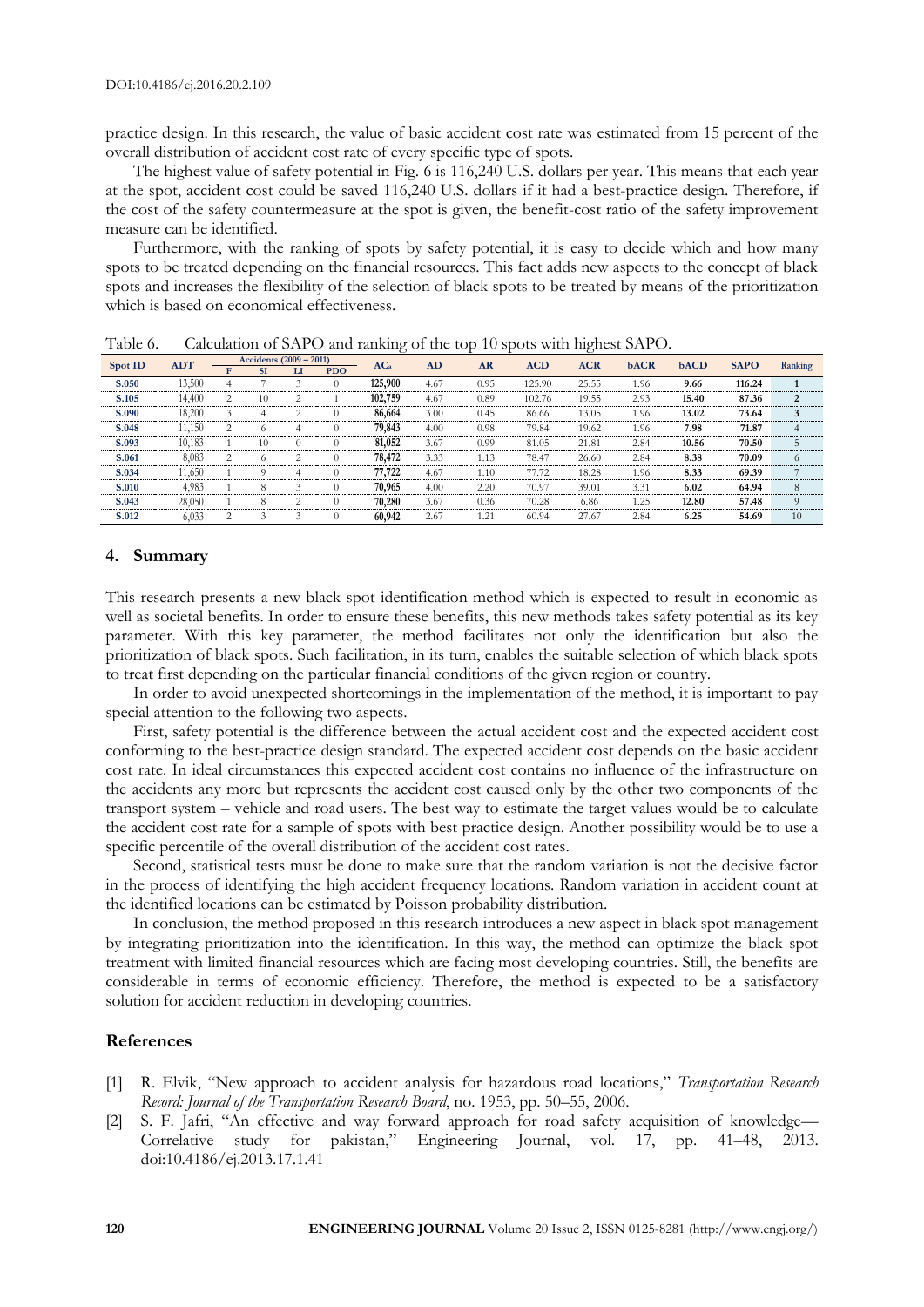- [3] N. Norden, J. Orlansky, and H. Jacobs, "Application of statistical quality-control techniques to analysis of highway accident data," *Highway Research Board Bulletin*, no. 117, pp. 17–31, 1956.
- [4] B. M. Rudy, "Operational route analysis," *Highway Research Record Bulletin*, no. 341, pp. 1–29, 1962.
- [5] D. A. Morin, "Application of statistical concepts to accident data," *Highway Research Record*, no. 188, pp. 72–80, 1967.
- [6] T. N. Tamburri and R. N. Smith, "The safety index: Method of evaluating and rating safety benefits," *Highway Research Record*, no. 332, pp. 28–39, 1970.
- [7] N. O. Jorgensen, "Statistical detection of accident black spots," in *Proc. of OTA-PIARC 11th International Study Week in Transportation and Safety*, Brussels, Belgium, 1972.
- [8] J. I. Taylor and H. T. Thompson, "Identification of hazardous locations," Report FHWA-RD, pp. 77– 81, 1977.
- [9] D. R. D. Mcguigan, "The use of relationship between road accidents and traffic flow in 'black-spot' identification," *Traffic Engineering and Control*, pp. 448–453, 1981.
- [10] D. R. D. Mcguigan, "Non-junction accident rates and their use in 'black-spot' identification," *Traffic Engineering and Control*, pp. 60–65, 1982.
- [11] J. L. Higle and J. M. Witkowski, "Bayesian Identification of Hazardous Locations," Transportation Research Record 1185, TRB, National Research Council, Washington, D.C., pp 24–36, 1988.
- [12] J. C. Overgaard Madsen, "Skadesgradsbasered sortpletudpeging—From crash prevention of loss reduction in the Danish Vejbestyrelsers," Ph.D. thesis, Traffic Research Group, Department of Development and Planning, Aalborg University, Aalborg, 2005.
- [13] R. Elvik, "Comparative analysis of techniques for identifying locations of hazardous roads," *Transportation Research Record: Journal of the Transportation Research Board*, no. 2083, pp. 72–75, 2008a.
- [14] H. H. Nguyen, P. Taneerananon, C. Koren, and P. Iamtrakul, "Safety-potential-based black spot safety management approach: A case study in Ho Chi Minh City," *Journal of the Eastern Asia Society for Transportation Studies*, vol. 10, pp. 1991–2009, 2013.
- [15] M. Habibian, M. Mesbah, and A. Sobhani, "Ranking of hazardous road locations in two-lane two-way rural roads with no crash record," in *Australasian Transport Research Forum 2011 Proceedings*, Adelaide, Australia, 2011.
- [16] M. Mesbah and M. Habibian, "An approach for safety assessment of urban transportation networks," in *Proc. 7th International Congress on Civil Engineering*, Tehran, Iran, 2006.
- [17] W. Temrungsie, W. Raksuntron, N. Namee, S. Chayanan, and B. Witchayangkoon, "AHP-based prioritization on road accidents factors: A case study of Thailand," *International Transaction Journal of Engineering, Management, Applied Sciences & Technologies*, vol. 6, pp. 135–144, 2015.
- [18] Federal Highway Research Institute **(Bast)**, Bergisch Gladbach, Germany, and Road Safety Director, Roads and Motorways Engineering Department **(Sétra)**, Bagneux, France, "Network Safety Management – NSM," 08.06.2005.
- [19] R. Elvik, "State-of-the-art approaches to road accident black spot management and safety analysis of road networks," RIPCORD-ISEREST - WP6, 2008b.
- [20] W. Cheng and S. P. Washington, "Experimental evaluation of hotspot identification methods," *Accident Analysis and Prevention*, vol. 37, pp. 870–881, [2005.](http://dx.doi.org/10.1016/j.aap.2005.04.015)
- [21] LTNZ, *A New Zealand Guide to The Treatment of Crash Locations*. Land Transport New Zealand 2004.
- [22] K. W. Ogden, "Traffic engineering road safety: A practitioner's guide." A report prepared for the Federal Office of Road Safety, Department of Civil Engineering, Monash University, 1994.
- [23] *SEMCOG Traffic Safety Manual*, 2nd ed, Southeast Michigan Council of Governments—SEMCOG 1997.
- [24] Transportation Research Board—TRB, *Highway Safety Manual*, 1st ed. Washington, DC: Transportation Research Board, 2009.
- [25] C. J. Baguley, "Interim guide on identifying, prioritising and treating hazardous locations on road in Malaysia," Jabatan Kerja Raya, JKR 20708-0022-95, Kuala Lumpur, 1995.
- [26] R. Elvik, A. Høye, T. Vaa, and M. Sørensen, *The Handbook of Road Safety Measures*, 2nd ed. Bradford, UK: Emerald Group, 2009.
- [27] J. Kononov, "Identifying locations with potential for accident reductions—Use of direct diagnostics and pattern recognition methodologies," Transportation Research Record 1784, TRB, National Research Council, Washington, D.C., pp 153–158, 2002.
- [28] N. Salatoom and P. Taneerananon, "A study of a flyover-bridge—Improved intersection," *Engineering Journal*, vol. 19, pp 1–12, 2015. DOI:10.4186/ej.2015.19.1.1

**ENGINEERING JOURNAL** Volume 20 Issue 2, ISSN 0125-8281 (http://www.engj.org/) **121**